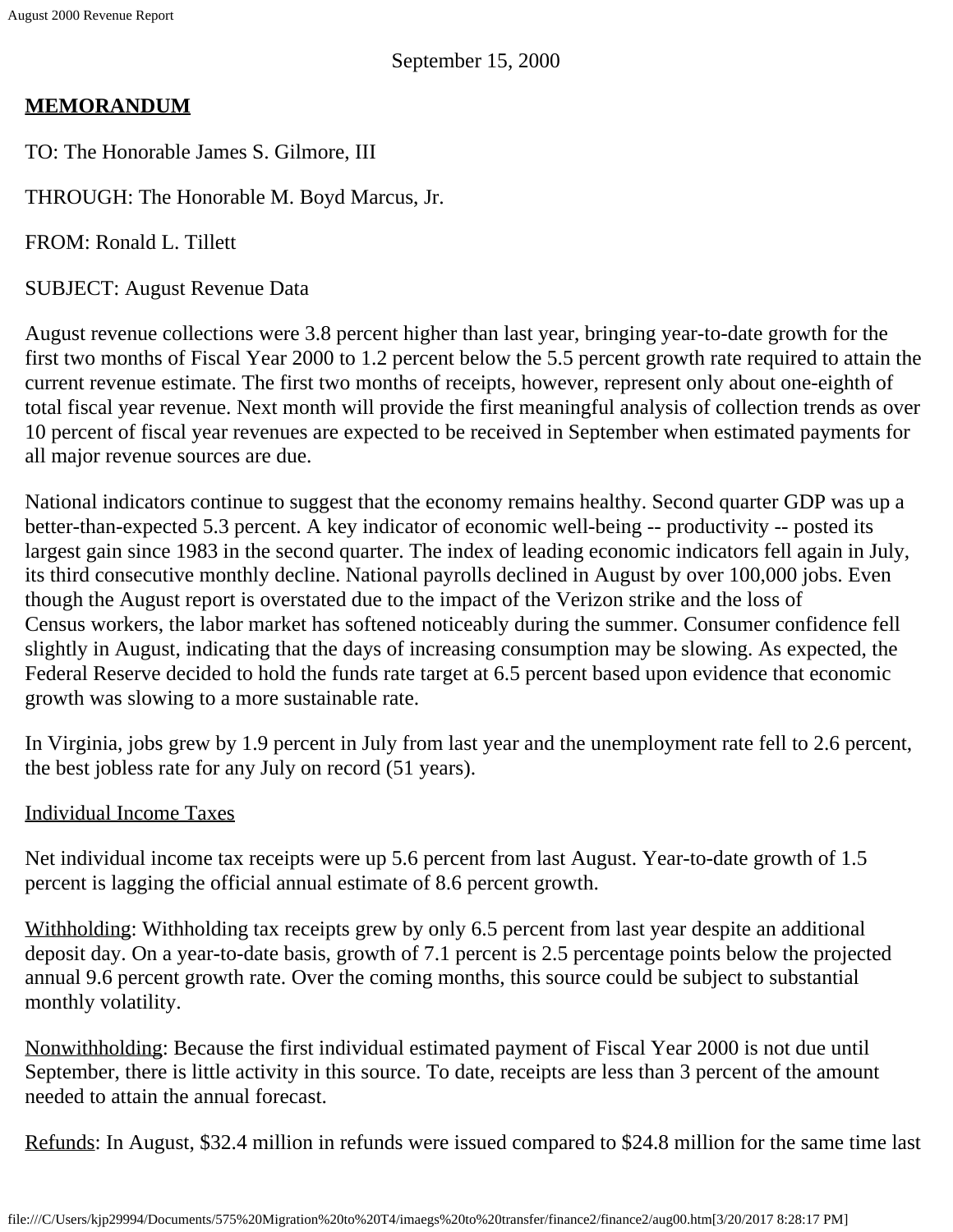year.

Sales

In August, sales tax receipts grew a solid 4.9 percent from last year. The year-to-date growth of 3.8 percent lags the 5.1 percent annual forecast. Higher energy prices are taking a larger proportion of consumers' disposable income. The slowing housing market is dampening demand for consumer durables.

## **Other Major Taxes**

August, similar to July, is not a significant month for collections of corporate income tax, public service gross receipts tax, or insurance premiums tax.

#### Interest

Interest collections in August were \$22.0 million compared with \$20.5 million in August of last year. The year-to-date growth of 2.8 percent is below the required annual estimate of 9.7 percent.

#### ABC Taxes

Collections of ABC taxes were \$3.9 million in August, compared with \$4.1 million in August of last year. The year-to-date growth of 1.4 percent is close to the required annual estimate of 0.1 percent.

#### All Other Revenue

Revenue from all other sources declined by 8.5 percent for the month, with a year-to-date decline of 14.8 percent. The primary reason for the weak performance through August is a drop in collections of inheritance, gift, and estate taxes. Collections in this highly-volatile source through the first two months of the fiscal year were \$16.4 million compared with \$25.6 million over the same period last year.

## **Lottery**

August net income was \$25.8 million, \$1.2 million more than last August. Scratch sales continue to increase over last year with August sales higher than last August by \$4.4 million, a 13.3 percent increase. Lottery year-to-date net income growth of 11.5 percent is well ahead of the annual estimate of -4.1 percent.

## **Summary**

Revenue growth for the beginning two months of Fiscal Year 2001 has been less than expected. July and August collections are mainly payroll withholding and sales tax collections -- about 94 percent of total revenue to-date -- and have slowed over the last few months. September will provide the first significant insight into fiscal year collections as individuals, corporations, utilities, and insurance companies will make their first estimated payment of Fiscal Year 2001 and sales tax collections from the end of the tourism season will be reported.

The fall revenue forecasting process has begun. The October 11 meeting with the Governor's Advisory Board of Economists will provide the first step in assessing the strength of the Virginia economy over the current biennium. This forecast will serve as the basis for the revised revenue forecast to be released by the